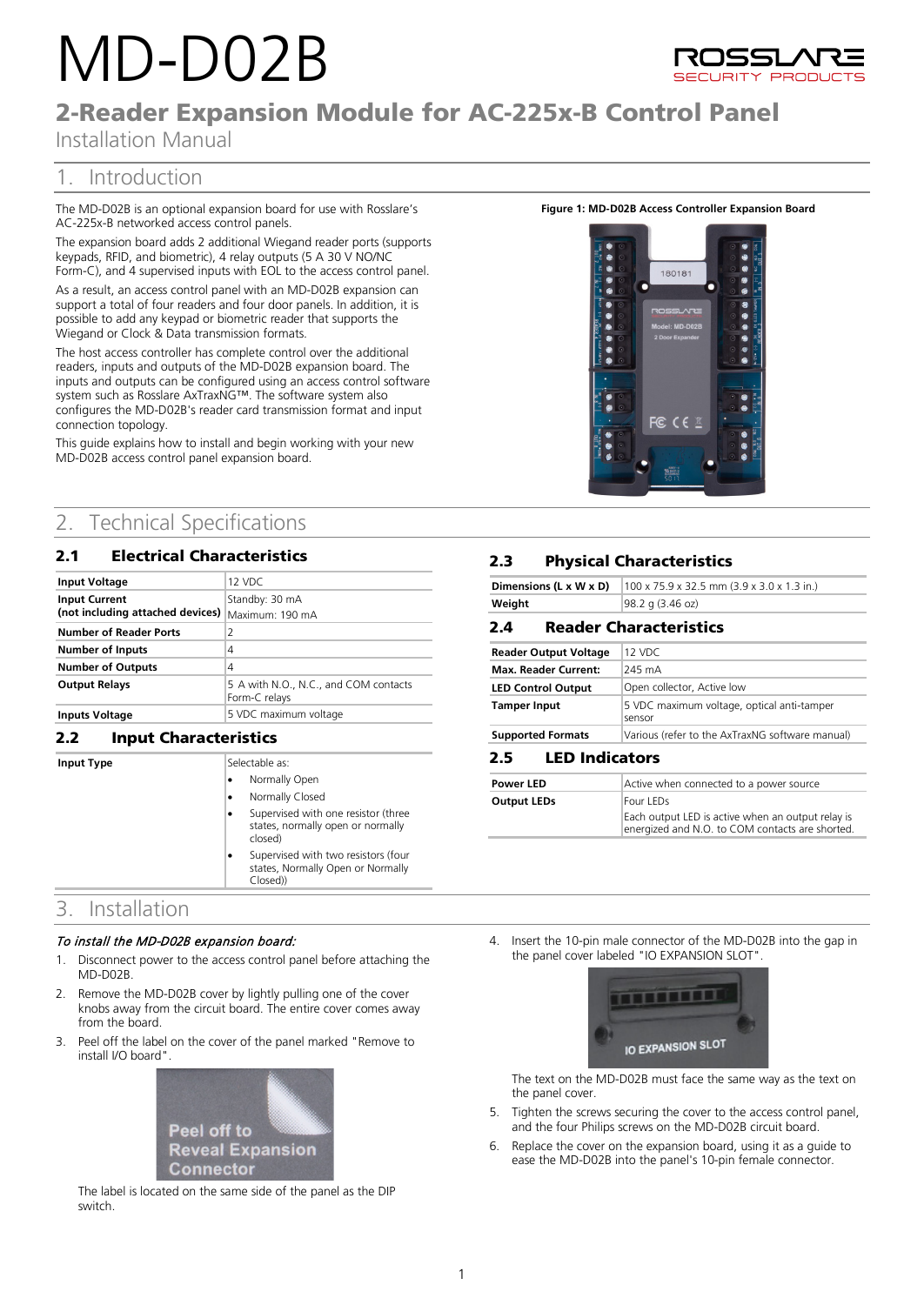## 4. Wiring Instructions

## 4.1 Input Wiring Options

There are six input wiring options:

- Normally Open
- Normally Closed
- Normally Open Supervised with one or two resistors
- Normally Closed Supervised with one or two resistors
- Normally Open Switch
- Normally Closed Switch

<span id="page-1-0"></span>[Figure 2](#page-1-0) shows the normally open input connection.



<span id="page-1-1"></span>[Figure 3](#page-1-1) shows the normally closed input connection.



[Figure 4](#page-1-2) shows the normally open supervised input connection with single resistor.

#### <span id="page-1-2"></span>**Figure 4: Normally Open Supervised Inputs with Single Resistor**



Normally Open Supervised inputs with one resistor must be connected with an 8.2K resistor in parallel to the input switch contacts.

Always wire resistors on the input switch and not on the terminal block. Note

[Figure 5](#page-1-3) shows the normally open supervised input connection with double resistor.

#### <span id="page-1-3"></span>**Figure 5: Normally Open Supervised Inputs with Double Resistor**



Normally Open Supervised inputs with two resistors must be connected with an 8.2K resistor in parallel and a 2.2K resistor in series to the input switch contacts.

## 5. Using the MD-D02B

## 5.1 Operating the MD-D02B

The access control panel detects the MD-D02B expansion board when it powers up. When defining the panel in the access control panel's PC application (such as AxTraxNG™), select the option designating the panel name with a designation of "MD-D02B".

Readers, inputs and outputs must be defined using the access system software. Readers connected through an MD-D02B will be recognized as "Reader3" and "Reader4" in the software system.

Define each input's type and make sure the connection is compatible with the input wiring.

[Figure 6](#page-1-4) shows the normally closed supervised input connection with single resistor.

## <span id="page-1-4"></span>**Figure 6: Normally Closed Supervised Input with Single Resistor**



Normally Closed Supervised inputs with a single resistor must be connected with a 2.2K resistor in series to the input switch contacts. [Figure 7](#page-1-5) shows the normally closed supervised input connection with double resistor.

## <span id="page-1-5"></span>**Figure 7: Normally Closed Supervised Input with Double Resistors**



Normally Closed Supervised inputs with two resistors must be connected with an 8.2K resistor in parallel and a 2.2K resistor in series to the input switch contacts.

## 4.2 Outputs

Electrical devices can be switched using the voltage free relay contacts. Rosslare recommends using suppression diodes for all outputs that are connected to inductive loads and activated by DC current, such as Magnetic Lock ("Maglock") or door strike devices.

Each suppression diode must be connected near its inductive load. Always attach the diode's cathode to the +V terminal of the load. Attach the diode's anode to the –V terminal.

For more information, refer to your access controller's Installation and User Guide.

## 4.3 Readers

The reader terminal supports the reader's two data lines. For Wiegand readers, these are data lines D0 and D1. For Clock & Data readers, D0 is the DATA line and D1 is the CLOCK line.

There is also support for a tamper signal input from the reader and for one LED control output to the reader.

Proximity and keypad readers are supplied with a limited cable. The color of the cable cover represents the cable's function.

In general, the cable length should be no more than 150 m with an 18 AWG cable. Refer to each reader's installation guide for specific details. Readers connected through an MD-D02B are recognized as "Reader 3 and "Reader 4" in the software system.

[Figure 8](#page-1-6) shows the wiring for Readers 3 and 4, respectively.

**Figure 8: Wiring for Readers 3 and 4**

<span id="page-1-6"></span>

When selecting inputs and outputs from the software, note that input and output type and function in the access control software normally reflect the host access control panel's general purpose inputs and outputs.

When using AxTrax, define input types from the "Inputs" tree menu. Input and output functions are defined using the "Links" element within each "Panel" tree menu item.

For more information, refer to the AxTraxNG Software Manual.